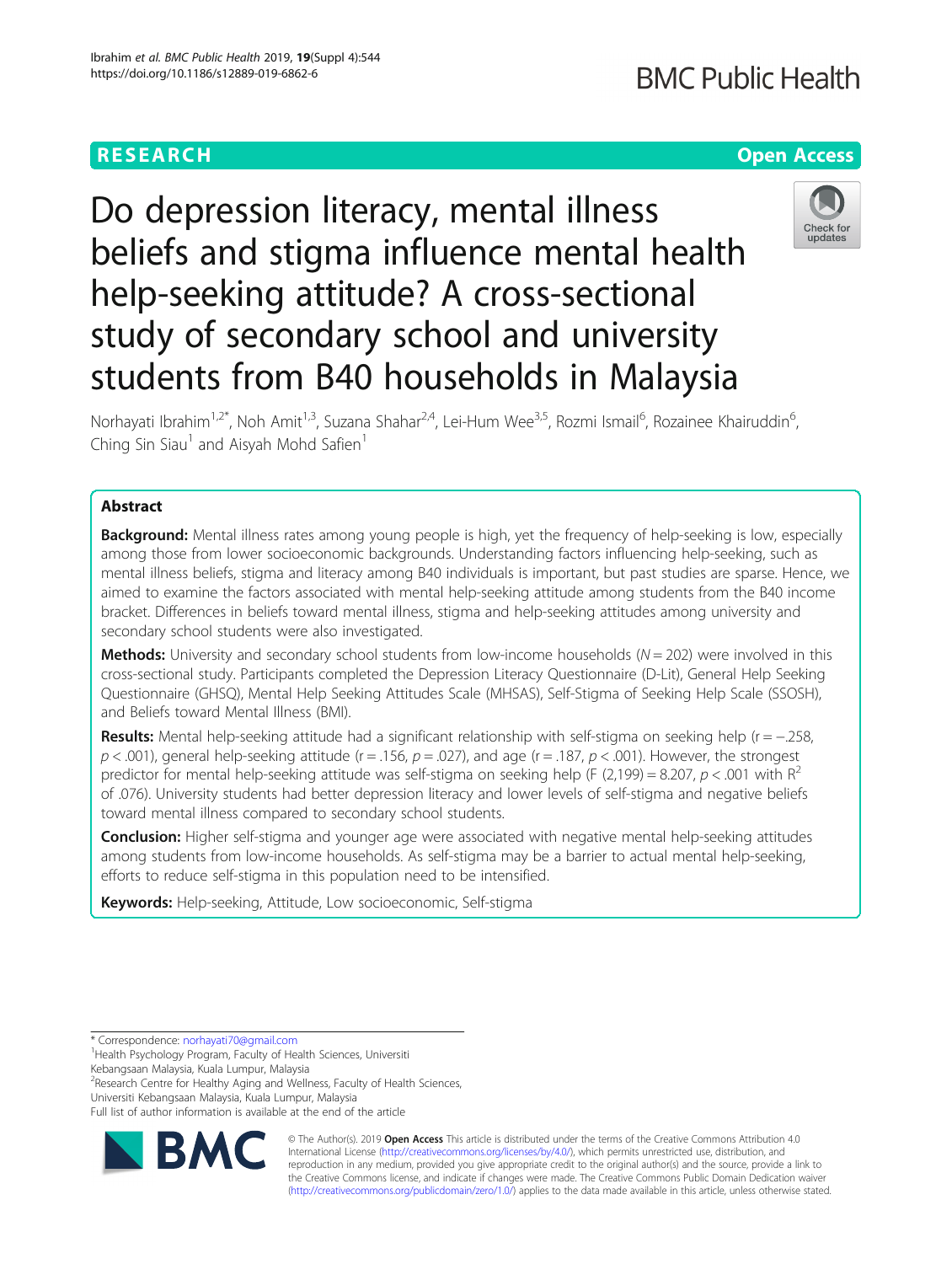#### Background

Mental disorders are estimated to affect up to 13.4% of children and adolescents [\[1](#page-6-0)]. However, the treatment rate is low. For example, a review on the use of psychiatric treatment found that only around 33% of students with mental health problems were treated [\[2](#page-6-0)]. This trend was also observed among young people who showed symptoms of depression and anxiety, of which only 18 to 24% sought professional help [[3\]](#page-6-0). Those who did seek help preferred to obtain assistance from friends and family, rather than a professional [[4\]](#page-6-0). In addition, individuals from lower socioeconomic background have a lower rate of mental health service utilization [\[5\]](#page-6-0).

Seeking help for mental health issues is the first step toward assessing the mental state, getting the proper diagnosis and subsequently undergoing the intervention and management of mental health by professionals. However, the factors influencing mental help-seeking attitudes need to be explored further. Researchers have identified the barriers and listed several factors; a) technical problems such as financial burden incurred by mental health services [\[6](#page-6-0)] and difficult access to the care provider due to transportation or undersized and inadequate resources [\[7](#page-6-0), [8](#page-6-0)]; b) Personal views such as the lack of perceived need for treatment [[9\]](#page-6-0) or perceived ineffectiveness of the therapy  $[2, 10]$  $[2, 10]$  $[2, 10]$  $[2, 10]$  and c) stigma. In addition, cultural factors could also influence help-seeking intentions. For example, the practice of making a spiritual diagnosis and treatment among clergy in East Malaysia could delay medical help-seeking [[11](#page-6-0)].

The stigma on mental illness is a concern for helpers, as well as the patients. Individuals with mental disorders are often labeled and stigmatized by society due to their behavior and appearance that are considered to deviate from the norms of society [\[12](#page-6-0)]. Stigma refers to an attribute which society considers as undesirable and which leads to the exclusion of an individual from society [\[13](#page-6-0)]. Negative stereotypes, prejudice, and discrimination from society could be internalized and generate feelings of incompetence and low self-esteem within an individual, defined as self-stigma [\[14\]](#page-6-0). Studies showed that stigma is one of the deterring factors for seeking mental help in various populations, such as among university students [[15](#page-6-0), [16\]](#page-6-0), faith communities [\[17](#page-6-0)], veterans and military personnel [[18,](#page-6-0) [19\]](#page-6-0) and healthcare students and professionals [[20](#page-6-0)]. In addition, mental illness stigma in Asian communities has been associated with the idea of 'losing face', especially for the family members of the mentally ill [[21\]](#page-6-0).

The mental health literacy of an individual with mental health problems is another factor that could predict his or her attitudes toward seeking help. Mental health literacy is a facet of the health literacy concept, defined as an individual's knowledge and beliefs regarding mental health which help to aid his or her recognition, management, and prevention of mental disorders [\[22](#page-6-0)]. Thus, mental health literacy means understanding the signs and symptoms of psychiatric disorders and the need to refer to a specialist for proper treatment. Many people do not receive accurate information about psychiatric disorders and incorrect or misleading information could deprive them of appropriate medical care and proper support [[23\]](#page-6-0). The inadequacy of an individual's mental health literacy may lead to an unwillingness to seek help, while the former's improvement has been shown to increase help-seeking intentions [[24](#page-6-0)]. However, results on mental health literacy and help-seeking intentions are mixed and require further exploration [\[25](#page-6-0)].

Lower socioeconomic status is associated with lower education level, poor quality of housing, unemployment, and financial debt, and these factors are linked to the increased prevalence of mental illness [\[26](#page-6-0)–[28\]](#page-6-0). Past research has indicated that individuals with lower socioeconomic status reported increased stigma toward mental illness [[29](#page-6-0)], and decreased mental health literacy [[29](#page-6-0)] and mental help-seeking attitude [\[30](#page-6-0)]. However, research on mental illness stigma, literacy and help-seeking intentions in conjunction with socioeconomic status is sparse.

The Malaysian government has divided household income into three categories; Top 20% (T20), with a median income above RM13,148 [[31\]](#page-6-0), Middle 40% (M40) with income ranging from RM3,860 to RM8,319 and lastly Bottom 40% (B40) with earnings of RM3,900 a month or less [[32](#page-6-0)]. The B40 household group also includes poor households with monthly income lower than the poverty line income. The B40 group is at a higher risk of having poor mental health caused by lower mental health literacy and negative attitudes toward seeking help compared to those with a higher socio-economic status. Studies on mental health stigma, literacy, and attitudes in Malaysia are limited compared to other countries [[33](#page-6-0)]. In addition, there may be cultural variations which necessitate the exploration of these issues in Malaysia [\[11](#page-6-0), [21](#page-6-0)]. The present exploratory study seeks to examine the factors associated with mental help-seeking attitude among students from the B40 income bracket in Malaysia. In addition, differences in beliefs toward mental illness, mental illness stigma, and mental help-seeking attitudes among university and secondary school students were also investigated.

#### Methods

#### Study design and participants

This study is a cross-sectional survey carried out among 202 students from low income or B40 households. The sample comprised 127 secondary school students aged 13 to 17 years old and 75 university students aged 18 to 25 years old. Participants from secondary school were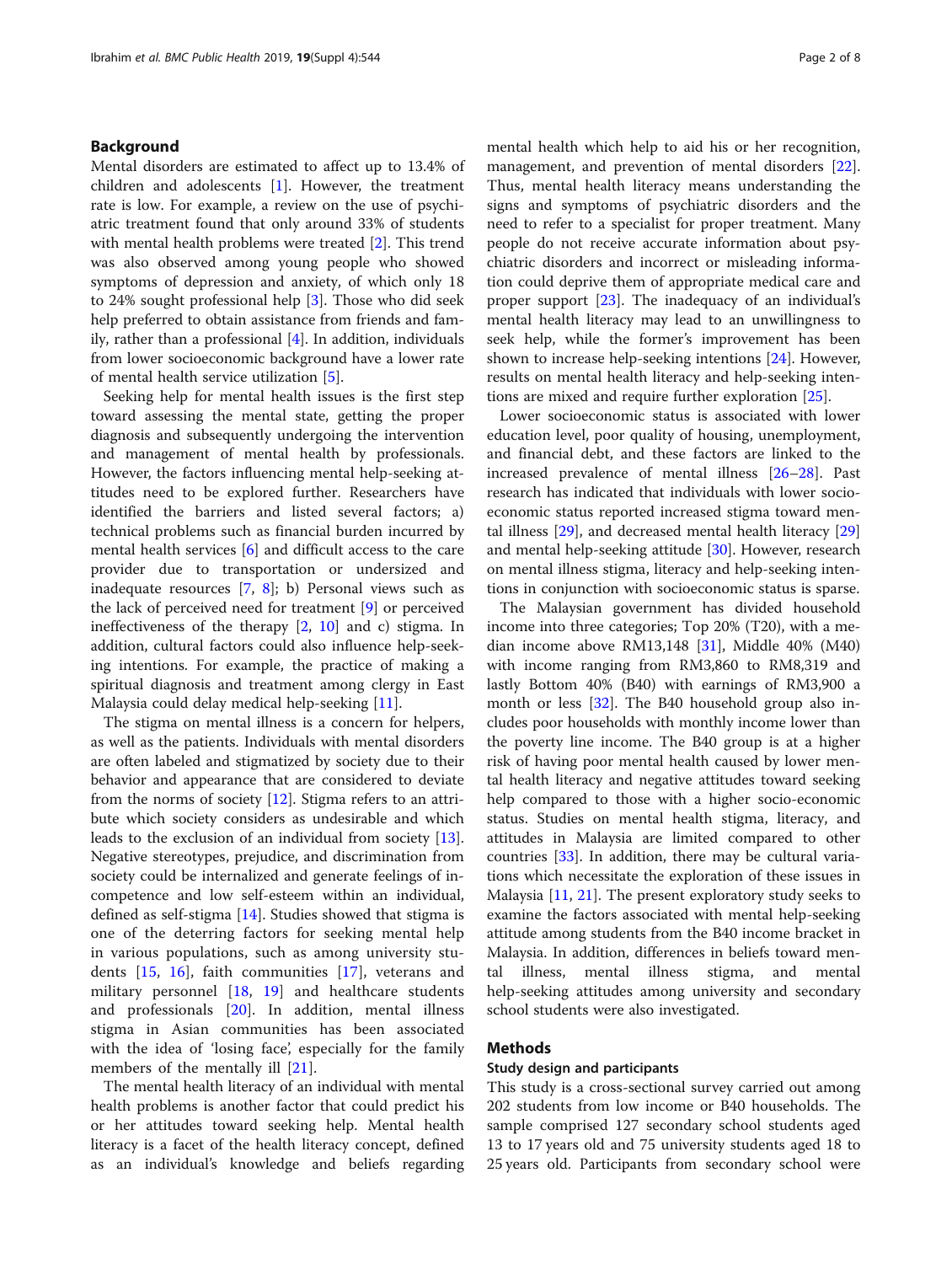#### Data collection

Permission was obtained from the relevant authorities of the sites selected for this study. Participants were approached in their classrooms before the lesson commenced. Those who met the inclusion criterion (from the B40 population with household income <RM 3,900 per month) were selected. The participants who did not meet the B40 criterion were excluded from the study. Verbal consent from the caregivers of the younger participants was obtained, whilst the university participants verbally gave their consent. All of the participants were then asked to complete the self-rated questionnaires. Ethical approval was obtained from Universiti Kebangsaan Malaysia Research Ethics Committee.

#### Instruments

This study used questionnaires which were translated into Malay for the purpose of this study. A demographic question sheet obtained information on age, gender, and family income.

#### Depression literacy scale [[34](#page-6-0)]

The Depression Literacy Scale or D-Lit was developed by Griffiths et al. [[34\]](#page-6-0) to assess mental health literacy specific to depression. It consists of 22 items which can be answered either "true", "false" or "don't know" by the participants. Each correct response receives one point and higher scores indicate higher literacy of depression in the participants. It has an internal consistency of Cronbach's alpha = 0.77 and 0.74 when tested among a Bangladesh population and healthcare professional students in India respectively [\[35](#page-6-0), [36\]](#page-6-0), which reflect a good reliability. For the present study, five items were deleted leaving only 17 items, to achieve the acceptable KR20's value of Cronbach's alpha = 0.55. The Cronbach's alpha value of 0.60 is considered acceptable in social sciences [[37\]](#page-6-0).

#### General help seeking questionnaire (GHSQ) [\[38\]](#page-6-0)

GHSQ has been developed to measure intentions to seek help from different sources and for different problems (personal or emotional problems and suicidal emotion) [[38\]](#page-6-0). The instrument consists of 10 items repeated twice for both problems, with a total of 20 questions, measured with a 7-point Likert scale ranging from "extremely unlikely" to "extremely likely" to find help from different sources such as intimate partner, friend, parent, mental health professional and others. One

question is stated as "I would not seek help from anyone" and is reverse scored. Higher scores on this instrument indicate better attitudes on general help-seeking. The reliability of GHSQ when tested as a single instrument is good, with Cronbach's alpha 0.85 and 0.92 for test-retest reliability, as assessed over a three-week period. GHSQ has been analyzed as two scales, one for each problem-type: suicidal problems (Cronbach's alpha = 0.83, test-retest reliability assessed over a three-week period  $= 0.88$ ) and personal-emotional problems (Cronbach's alpha = 0.70, test-retest reliability assessed over a three-week period  $= 0.86$ ). Internal consistency for the current study was 0.749.

#### Mental help seeking attitude scale (MHSAS) [[39\]](#page-6-0)

This questionnaire is developed by Hammer, Parent, and Spiker [\[39](#page-6-0)] to assess attitudes toward seeking help from a mental health professional. It contains nine items and uses a 7-point semantic differential scale. In order to calculate the total score, it is necessary to reverse items 2, 5, 6, 8 and 9. Higher scores indicate more favorable attitudes toward seeking help from mental health professionals. The reliability was good with Cronbach alpha value of  $0.92$  [ $39$ ] and for the current study, the value was 0.884.

#### Self-stigma of seeking help scale (SSOSH) [\[40\]](#page-7-0)

The 10-item SSOSH scale has been developed to assess self-stigma on seeking help regardless of whether an individual has already been diagnosed with a mental illness or not [[40\]](#page-7-0). It consists of a 5-point Likert scale rated from "strongly disagree" to "strongly agree". The SSOSH obtained good reliability ( $α = 0.90$ ) and test-retest reliability ( $\alpha = 0.72$ ) [[40](#page-7-0)–[42](#page-7-0)]. Items 2, 4, 5, 7, and 9 were reverse scored and high scores indicate high levels of self-stigma on seeking help. The scale's reliability for the current study was Cronbach's alpha = 0.667.

#### Beliefs toward mental illness (BMI) [[43\]](#page-7-0)

BMI has been developed to measure cross-cultural differences in negative beliefs, perceptions and judgments toward mental illness [\[43](#page-7-0)]. This scale comprises of 21 questions under three sub-dimensions: gravity, incurability/poor social and interpersonal skills and embarrassment. It uses a 6-point Likert scale and is rated from "completely disagree" to "completely agree". Higher scores indicate higher levels of negative belief toward mental illness. The reliability of this instrument was good when tested on American, Japanese, and Korean women, with Cronbach's α value of 0.92 [\[44\]](#page-7-0) and in the present study was 0.797, indicating good reliability.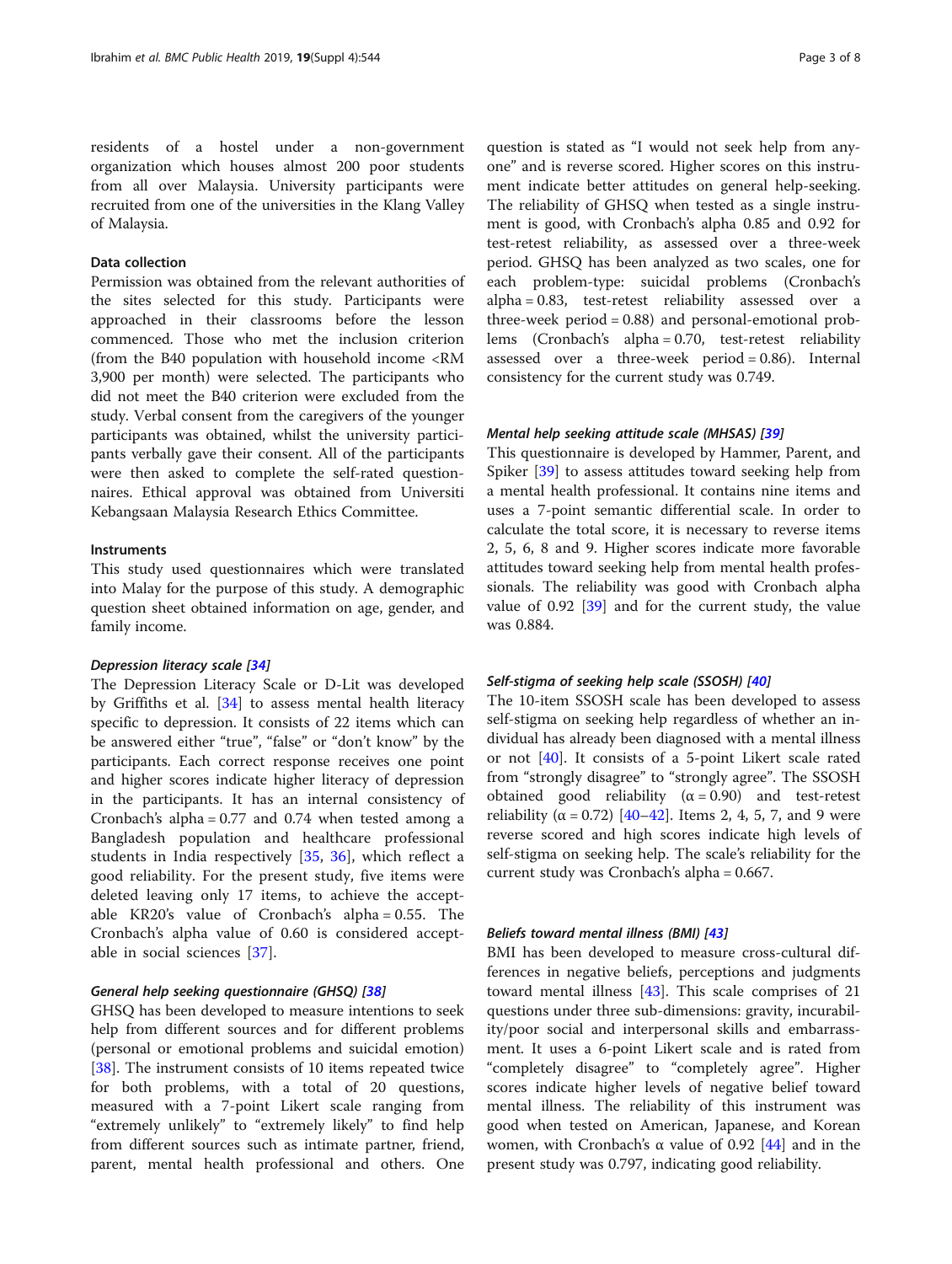**Table 1** Demographic profile of the participants ( $N = 202$ )

| Variable         | Frequency | Percentage |  |  |
|------------------|-----------|------------|--|--|
| Gender           |           |            |  |  |
| Male             | 65        | 32.2       |  |  |
| Female           | 137       | 67.8       |  |  |
| Age              |           |            |  |  |
| $13 - 15$        | 90        | 44.6       |  |  |
| $16 - 17$        | 35        | 17.3       |  |  |
| $18 - 20$        | 19        | 9.4        |  |  |
| 21 and above     | 58        | 28.7       |  |  |
| Household income |           |            |  |  |
| < 1000           | 63        | 31.2       |  |  |
| 1000-3000        | 117       | 57.9       |  |  |
| 3001-3860        | 22        | 10.9       |  |  |

#### Data analysis

This study used the IBM SPSS Statistics for Windows, version 22.0 (IBM Corp., Armonk, N.Y., USA) to analyze the data. Descriptive analysis was conducted for the description of the mean and standard deviation of all the variables. The Pearson's correlation test was used to test the correlation between help-seeking domain, self-stigma, negative belief toward mental illness and depression literacy with mental help-seeking. In order to compare all variables based on academic level, t-test analysis was chosen. Lastly, multivariate linear regression was used to test the effect of multiple independent variables (self-help seeking domain, self-stigma, negative belief, and depression literacy) on the dependent variable (mental help-seeking attitude).

#### Results

Most of the participants ( $N = 202$ ; Mean age = 17.03 ± 3.36) in this study were females (67.8%), and from the second group of B40 household income which is within the range of RM1000-RM3000 (57.9%) (Table 1).

As shown in Table 2, the mean of depression literacy was  $5.01 \pm 1.93$  out of a total score of 21. For the rest of the scales, out of a total score of 140, the mean for general help-seeking was  $85.26 \pm 14.17$ . The score for mental help-seeking was  $48.93 \pm 9.10$  from a total score of 63; self-stigma of seeking help was  $26.18 \pm 4.86$  from a

Table 2 Mean and standard deviation (SD) of the scales

total score of 50; and negative belief toward mental illness was  $58.99 \pm 11.91$  from a total score of 150.

Table [3](#page-4-0) demonstrated the t-test analysis on the comparison of mental health literacy with academic level. There were significant differences between the three variables, namely Depression Literacy, Self-Stigma of Seeking Help and Negative Belief Toward Mental Illness when compared according to their academic level whereas help-seeking variables showed no significant difference. University students showed a significantly higher level of depression literacy compared to the secondary school participants. However, an inverse trend was observed for Self-stigma of Seeking Help and Negative Belief toward Mental Illness. All participants showed similar levels in their general help-seeking attitude and mental help-seeking attitude.

As shown in Table [4,](#page-4-0) Mental Help Seeking Attitude for all participants had a significant positive correlation with General Help Seeking Attitude  $(r = .156 \, p = .027)$ and age  $(r=.187, p < 001)$  as well as a negative correlation with Self-stigma of Seeking Help (r = −.258,  $p < 001$ ). This means higher levels of General Help Seeking Attitude and older age is associated with a higher mental help seeking attitude, while higher levels of self-stigma among the participants is associated with the inhibition of help-seeking behavior. From the educational level perspective, a similar trend could be seen in the attitude of secondary school students. Meanwhile, university students only demonstrated a significant negative correlation between Mental Help Seeking Attitude with Self-stigma of Seeking Help ( $r = -.305$ ,  $p < 001$ ). From Table [5,](#page-5-0) we can see that only Self-Stigma of Seeking Help predicted Mental Help Seeking attitude, regardless of the academic level ( $R^2 = .066 - .093$ ,  $p < 0.05$ ). (Table [5\)](#page-5-0).

#### **Discussion**

The present study found that Self-stigma was the strongest predictor for mental health help seeking attitude among teenagers and young adults of low socioeconomic status. These findings may be related to the Modified Labelling Theory developed by Link et al. [[45\]](#page-7-0), where people's self-efficacy is impaired by the label imposed by the public. Internalization of the stigma leads to non-adaptive coping strategies such as avoidance.

| Domain                                | Scales                                     | Mean  | SD    |  |
|---------------------------------------|--------------------------------------------|-------|-------|--|
| Depression Literacy                   | Depression Literacy (D-Lit)                | 5.01  | 1.93  |  |
| General help seeking                  | General Help Seeking Questionnaire (GHSQ)  | 85.26 | 14.17 |  |
| Mental help seeking                   | Mental Help Seeking Attitude Scale (MHSAS) | 48.93 | 9.10  |  |
| Self-stigma of seeking help           | Self-Stigma of Seeking Help (SSOSH)        | 26.18 | 4.86  |  |
| Negative belief toward mental illness | Belief toward Mental Illness Scale (BMI)   | 58.99 | 11.91 |  |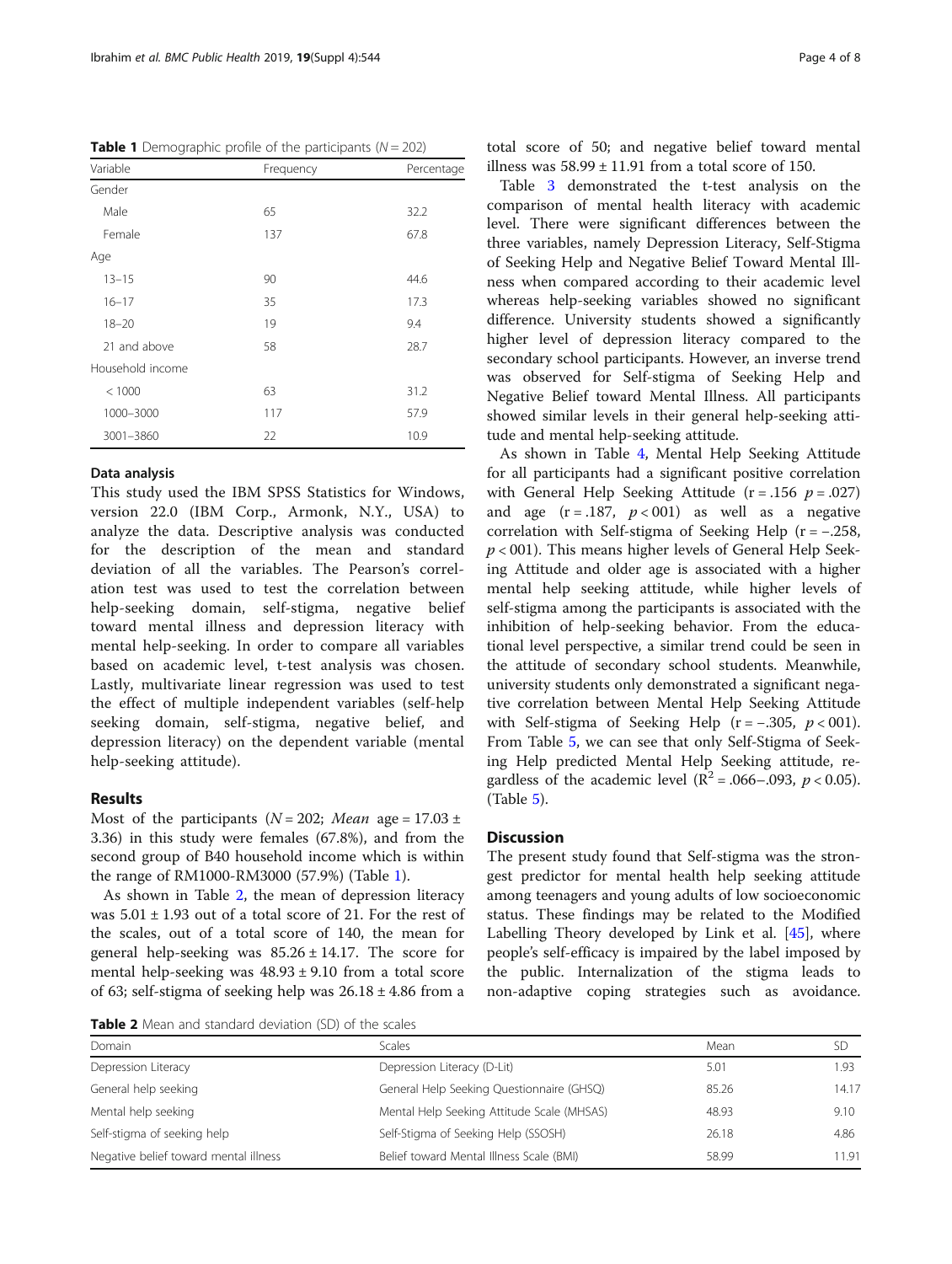<span id="page-4-0"></span>Table 3 t-test analysis of education level on the variables

| Variables                             | M     | F     | t       | df     | р    |  |  |
|---------------------------------------|-------|-------|---------|--------|------|--|--|
| Depression Literacy                   |       |       |         |        |      |  |  |
| Secondary school's student            | 4.67  | .004  | $-3.22$ | 200    | .001 |  |  |
| University's student                  | 5.56  |       |         |        |      |  |  |
| General Help Seeking Attitude         |       |       |         |        |      |  |  |
| Secondary school's student            | 84.72 | .816  | $-.71$  | 200    | .482 |  |  |
| University's student                  | 86.13 |       |         |        |      |  |  |
| Mental Help Seeking Attitude          |       |       |         |        |      |  |  |
| Secondary school's student            | 48.08 | 7.34  | $-1.88$ | 186.61 | .062 |  |  |
| University's student                  | 50.39 |       |         |        |      |  |  |
| Self-Stigma of Seeking Help           |       |       |         |        |      |  |  |
| Secondary school's student            | 26.96 | 1.080 | 3.016   | 200    | .003 |  |  |
| University's student                  | 24.87 |       |         |        |      |  |  |
| Negative Belief toward Mental Illness |       |       |         |        |      |  |  |
| Secondary school's student            | 62.37 | .318  | 5.64    | 200    | .000 |  |  |
| University's student                  | 53.27 |       |         |        |      |  |  |

Self-stigma on seeking help hinders an individual from getting treatment for their problems, either through psychiatric management or counselling therapy. Previous studies [[46,](#page-7-0) [47](#page-7-0)] reported that those with psychological concerns hide their problems and avoid treatment to limit the harmful consequences they may experience from psychological services. One harmful aftereffect is the sabotaging of their self-esteem. Seeking professional psychological help is perceived as a threat to self-esteem [[48\]](#page-7-0), and a sign of weakness and acceptance of failure [[40\]](#page-7-0). Those who consider seeking help for mental health problems for the first time are likely to be labeled as a mentally ill patient, and to be discriminated by society [[49\]](#page-7-0). Scheff's (1966, cited in Corrigan) [[50](#page-7-0)] Labelling Theory asserted that the label "mentally ill" leads society to treat the labeled individual abnormally and differently. Individuals who get treatment for depression are considered less emotionally consistent, less interesting and with lower self-esteem compared to people who get treatment for physical diseases. An experimental study by Sibicky and Dovidi [\[51](#page-7-0)] found that individuals who attended psychological counseling and psychotherapy faced more negative attitudes compared to those who did not undergo such therapy.

In this study, general help-seeking attitude was positively and significantly related to mental help-seeking attitude. Higher readiness and likeliness to get help from different people, professionals and non-professionals, indicates their favorability on seeking help for mental problems. Previous studies, such as in Horwitz [[52](#page-7-0)] showed that people will talk to at least four members of their social network about their personal concerns before seeking professional help from the psychiatrist. Meanwhile, the Research of Consortium Study [[53\]](#page-7-0) and Eisenberg et al. [\[2\]](#page-6-0) reported that the majority of the students who experienced mental health problems get advice and support from non-professionals, such as family members, romantic partner, roommate, or friends. This may indicate that seeking help from social support (peers and family) could serve as a stepping stone to receive appropriate management (mental health professional) in the future.

The present study found that university students who were older had a better mental help-seeking attitude. Other studies also observed that attitudes toward seeking help are better in older adults compared to younger adults [\[54\]](#page-7-0). A study on primary and secondary school students in Scotland reported that the participants would delay or avoid disclosing their mental health problems due to their own perceptions of the symptoms as 'weird' or 'rare' and feared stigmatization from the peers, teachers and parents once they opened up [[55](#page-7-0)]. Strong parental influence among younger adolescents may be a barrier in seeking professional help [\[56\]](#page-7-0).

For educational level, three variables were found to be significantly different among participants. University participants showed significantly better depression literacy, and lower levels of self-stigma on seeking help and negative belief toward mental illness compared to the secondary school participants. University students may have better knowledge of depression as they are exposed to a broader social network and have more opportunities to learn about mental health. Higher education also

Table 4 Correlations between Mental Help Seeking Attitude with other variables

| Variables/Domains                     |      | All participants |      | Secondary school students | University students |           |
|---------------------------------------|------|------------------|------|---------------------------|---------------------|-----------|
|                                       | D    |                  | p    |                           |                     |           |
| Depression Literacy                   | .372 | .063             | .307 | .091                      | .487                | $-.081$   |
| General Help Seeking Attitude         | .027 | $.156^{\rm a}$   | .040 | .183 <sup>a</sup>         | .420                | .095      |
| Self-Stigma of Seeking Help           | .000 | $-258^{\rm b}$   | .016 | $-213$ <sup>a</sup>       | .008                | $-.305^b$ |
| Negative Belief toward Mental Illness | .166 | $-.098$          | .680 | $-.037$                   | .384                | $-.102$   |
| Age                                   | .008 | $.187^b$         |      |                           |                     |           |

<sup>a</sup>Correlation is significant at the 0.05 level (2-tailed)

b Correlation is significant at the 0.01 level (2-tailed)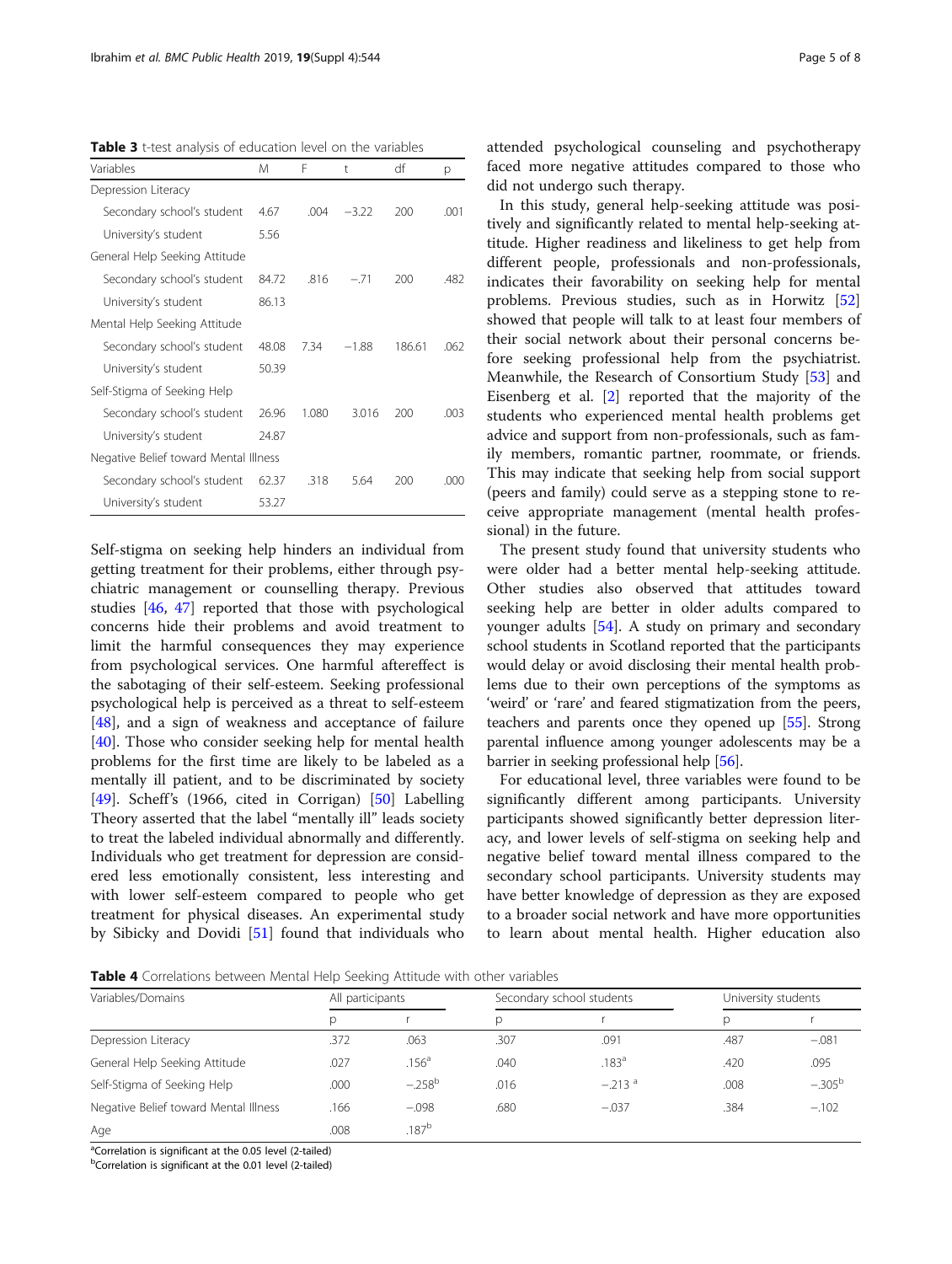|                             | All participants |      |         | Secondary school students |      |          | University students |                 |         |
|-----------------------------|------------------|------|---------|---------------------------|------|----------|---------------------|-----------------|---------|
|                             |                  | SE B |         |                           | SE B |          |                     | SE <sub>B</sub> |         |
| General Help Seeking        | .064             | .045 | .100    | .106                      | .064 | .147     |                     |                 |         |
| Self-Stigma of Seeking Help | $-.439$          | .131 | $-235*$ | $-.398$                   | .191 | $-.185*$ | $-.45$              | 164             | $-305*$ |
| $R^2$                       | .076             |      |         | .066                      |      |          | .093                |                 |         |
|                             |                  |      |         |                           |      |          |                     |                 |         |

<span id="page-5-0"></span>Table 5 Multiple Regression to determine the predictors of Mental Help Seeking Attitude

 $*$ *p* < 0.05

means more access to health information and a better understanding of such information to help them utilize it for the benefit of their mental health state. The negative belief and stigma toward mental illness were more likely to occur among those with lower education [\[57](#page-7-0), [58](#page-7-0)]. It is interesting to note that although educational level influences these variables in the present study, it does not affect the mental help seeking attitude of the participants. This may be partly due to the equal availability of mental health services in both settings (i.e. secondary and tertiary education) in Malaysia.

This study has a few limitations. As this is a cross-sectional study on B40 students from a few educational institutions in the Klang Valley, Malaysia, the generalizability of the results should be made with caution. In addition, comparisons of the findings of this study with other studies should also be interpreted with caution and need to take into account differences in methodology and context. Future studies should consider employing the qualitative method in order to obtain a more in-depth understanding of existing results, especially on the differences found between secondary school and university students. The intention to utilize mental health services could also be influenced by other factors not investigated in this research, such as knowledge about the availability of mental health services and other perceived barriers, and these could be further investigated in future studies. Finally, sociocultural aspects, such as religion and ethnicity, need to be investigated in future studies as help-seeking behavior may be different across cultures and in different countries.

#### Conclusion

This study demonstrated that higher self-stigma and younger age were associated with negative mental help-seeking attitudes among students from low-income households. These findings may serve as a guide for the improvement of psycho-education efforts targeting self-stigma in all academic settings, especially among younger students, as they may indirectly enhance the attitude of Malaysians toward help-seeking for mental health problems.

#### Abbreviations

ANOVA: Analysis of Variance; B40: Below 20%; BMI: Beliefs toward Mental Illness Scale; D-Lit: Depression Literacy Questionnaire; GHSQ: General Help Seeking Questionnaire; M20: Middle 20%; MHSAS: Mental Help Seeking Attitude Scale; RM: Ringgit Malaysia; SPSS: Statistical Package of Social Sciences; SSOSH: Self-Stigma of Seeking Help Scale; T20: Top 20%; WHO: World Health Organization

#### Acknowledgements

We would like to thank all the students who participated in this research. We are also very thankful to the principals and warden at Asmara Kasih Yayasan Basmi Kemiskinan for their permission to collect the data.

#### Funding

This study was funded by Research Grant for Grand Challenges of the Universiti Kebangsaan Malaysia (DCP-2017-014/3). The funding body evaluates the proposal, determines the suitability of the study and provides funds for conducting the research. The authors also acknowledged the financial assistance for publication received from the Research University Grant awarded by the Ministry of Health to the National University of Malaysia specifically for the Consortium of B40 Research (CB40R) under the auspice of B40 Grand Challenges (IDE 2018–01).

#### Availability of data and materials

The datasets used and/or analysed during the current study are available from the corresponding author on reasonable request.

#### About this supplement

This article has been published as part of BMC Public Health Volume 19 Supplement 4, 2019: Health and Nutritional Issues Among Low Income Population in Malaysia. The full contents of the supplement are available online at [https://bmcpublichealth.biomedcentral.com/articles/supplements/](https://bmcpublichealth.biomedcentral.com/articles/supplements/volume-19-supplement-4) [volume-19-supplement-4.](https://bmcpublichealth.biomedcentral.com/articles/supplements/volume-19-supplement-4)

#### Authors' contributions

The idea for research or article- NI, SS. Planning the methods to generate hypothesis- NI, NA. Responsibility for the organization and course of the project and the manuscript preparation- NI, AMS. Responsibility for conducting data collection, organizing and reporting data- NI, AMS. Responsibility for presentation and logical explanation of results- NI, AMS. Responsibility for conducting literature search- AMS. Reworking the final, before submission version of the manuscript for intellectual content, spelling and grammar check- NI, WLH, NA, SS, SCS, RI, RK. All of the authors have read and approved the final manuscript.

#### Ethics approval and consent to participate

All procedures performed in studies involving human participants were in accordance with the ethical standards of Research Ethics Committee, National University of Malaysia (UKM) and its later amendments or comparable ethical standards, and was approved by the committee with approval number UKM PPI/111/8/JEP/− 2018–267. Verbal consent from the legal guardians of the younger participants was obtained while the university participants verbally gave their consent, as they were already above 18 years old.

#### Consent for publication

Not applicable.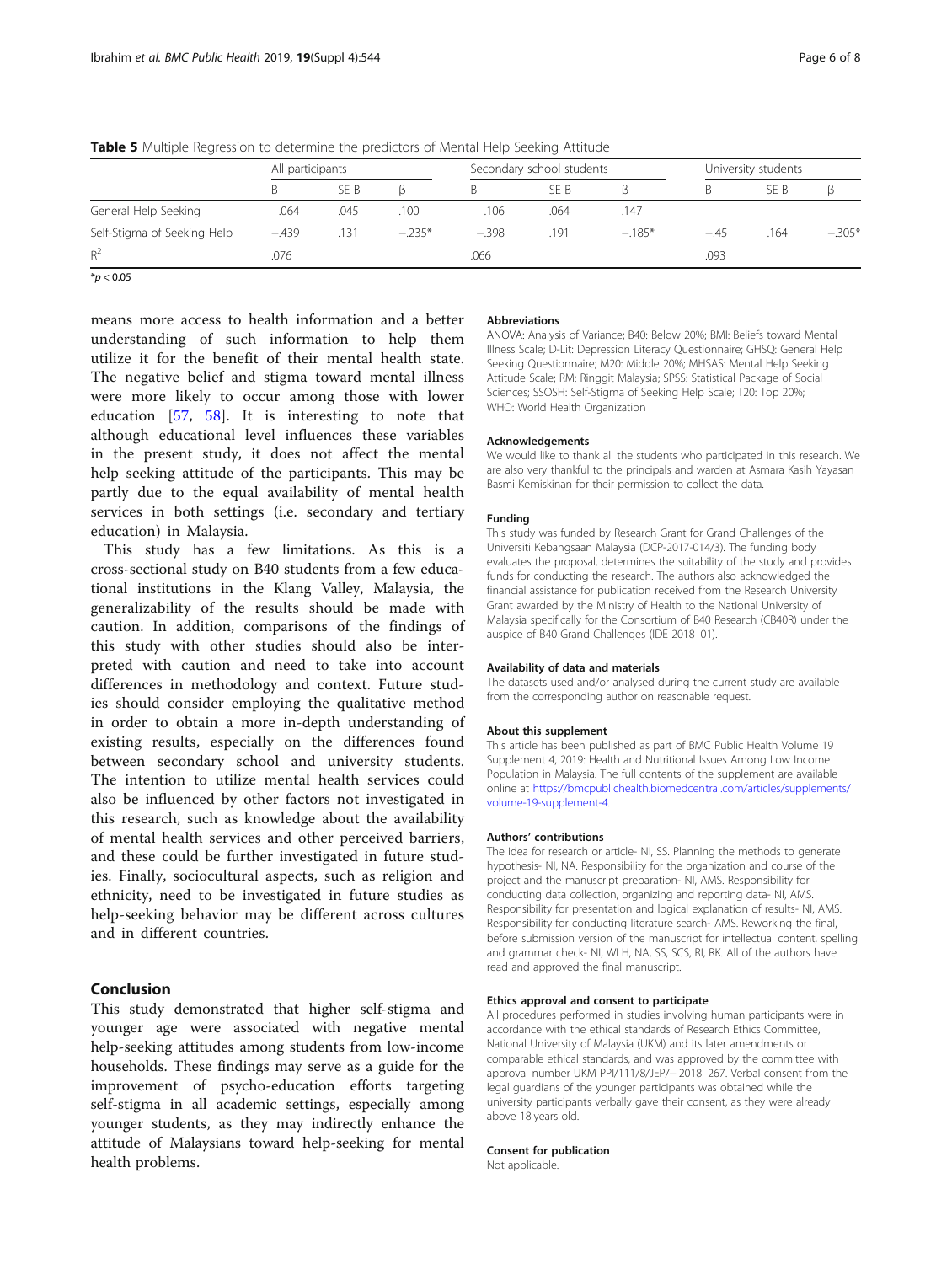#### <span id="page-6-0"></span>Competing interests

The authors declare that they have no competing interests.

#### Publisher's Note

Springer Nature remains neutral with regard to jurisdictional claims in published maps and institutional affiliations.

#### Author details

<sup>1</sup>Health Psychology Program, Faculty of Health Sciences, Universiti Kebangsaan Malaysia, Kuala Lumpur, Malaysia. <sup>2</sup>Research Centre for Healthy Aging and Wellness, Faculty of Health Sciences, Universiti Kebangsaan Malaysia, Kuala Lumpur, Malaysia. <sup>3</sup>Centre for Community Health, Faculty of Health Sciences, Universiti Kebangsaan Malaysia, Kuala Lumpur, Malaysia. 4 Dietetics Program, Faculty of Health Sciences, Universiti Kebangsaan Malaysia, Kuala Lumpur, Malaysia. <sup>5</sup>Nutrition Sciences Programme, Faculty of Health Sciences, Universiti Kebangsaan Malaysia, Kuala Lumpur, Malaysia. <sup>6</sup>Centre of Human and Societal Well-being, Faculty of Social Sciences and Humanities, Universiti Kebangsaan Malaysia, Bangi, Selangor, Malaysia.

#### Published: 13 June 2019

#### References

- 1. Polanczyk GV, Salum GA, Sugaya LS, Caye A, Rohde LA. Annual research review: a meta-analysis of the worldwide prevalence of mental disorders in children and adolescents. J Child Psychol Psychiatr. 2015;56:345–65.
- 2. Eisenberg D, Hunt J, Speer N, Zivin K. Mental health service utilization among college students in the United States. J Nerv Ment Dis. 2011;5:301–8.
- 3. Gulliver A, Griffiths KM, Christensen H. Perceived barriers and facilitators to mental health help-seeking in young people: a systematic review. BMC Psychiatry. 2010;10:113.
- 4. Rickwood DJ, Deane FP, Wilson CJ. When and how do young people seek professional help for mental health problems. Med J Aust. 2007;187:35–9.
- Packness A, Waldorff FB, dePont Christensen R, Hastrup LH, Simonsen E, Vestergaard M, Halling A. Impact of socioeconomic position and distance on mental health care utilization: a nationwide Danish follow-up study. Soc Psychiat Psychiatr Epidemiol. 2017;52:1405–13.
- 6. Rowan K, McAlpine DD, Blewett LA. Access and cost barriers to mental health care, by insurance status, 1999–2010. Health Aff. 2013;32:1723–30.
- 7. Knickman J, Krishnan R, Pincus H. Improving access to effective care for people with mental health and substance use disorders. JAMA. 2016;316:1647–8.
- 8. Chong ST, Mohamad MS, Er AC. The mental health development in Malaysia: from independence till now. ASS; 2013.
- 9. Sareen J, Cox BJ, Afifi TO, Stein MB, Belik SL, Meadows G. Combat and peacekeeping operations in relation to prevalence of mental disorders and perceived need for mental health care findings from a large representative sample of military personnel. Arch Gen Psychiatry. 2007;64:843–52.
- 10. Prins M, Meadows G, Bobevski I, Graham A, Verhaak P, Penninx B. Perceived need for mental health care and barriers to care in the Netherlands and Australia. Soc Psychiat Psychiatr Epidemiol. 2011;46:1033–44.
- 11. Shoesmith WD, Borhanuddin AF, Yong Pau Lin P, Abdullah AF, Nordin N, Giridharan B, Forman D, Fyfe S. Reactions to symptoms of mental disorder and help seeking in sabah, malaysia. Int J Soc Psychiatr. 2018;64:49–55.
- 12. Ismail RF, Abd Wahab H. Persepsi pesakit mental terhadap stigma masyarakat. Akademika. 2015;85:13–24.
- 13. Goffman E. Stigma: notes on the management of spoiled identity, New Jersey, Prentice-Hall; 1963.
- 14. Corrigan PW, Larson JE, Rusch N. Self-stigma and the "why try" effect: impact on life goals and evidence based practices. World Psychiatry. 2009;8:75–81.
- 15. Lally J, ó Conghaile A, Quigley S, Bainbridge E, McDonald C. Stigma of mental illness and help-seeking intention in university students. Psychiatrist. 2013;37:253–60.
- 16. Eisenberg D, Downs MF, Golberstein F, Zivin K. Stigma and help seeking for mental health among college students. Med Care Res Rev. 2009;66:522–41.
- 17. Mantovani N, Pizzolati M, Edge D. Exploring the relationship between stigma and help-seeking for mental illness in African-descended faith communities in the UK. Health Expect. 2017;20:373–84.
- 18. Ben-Zeev D, Corrigan PW, Britt TW, Langford N. Stigma of mental illness and service use in the military. J Ment Health. 2012;21:264–73.
- 19. Sharp ML, Fear NT, Rona RJ, Wessely S, Greenberg N, Jones N. Stigma as a barrier to seeking health care among military personnel with mental health problems. Epidemiol Rev. 2015;37:144–62.
- 20. Ross C, Goldner E. Stigma, negative attitudes and discrimination towards mental illness within the nursing profession: a review of the literature. J Psychiatr Ment Health Nurs. 2009;16:558–67.
- 21. Ng CH. The stigma of mental illness in Asian cultures. Aust New Zeal J Psychiatr. 1997;31:382–90.
- 22. Sirey JA, Bruce ML, Alexopoulos GS, Perlick DA, Raue P, Friedman SJ, Meyers BS. Perceived stigma as a predictor of treatment discontinuation in young and older outpatients with depression. Am J Psychiatry. 2001;158:479–81.
- 23. Jorm AF, Korten AE, Jacomb PA, Christensen H, Rodgers B, Pollitt P. Mental health literacy: a survey of the public's ability to recognize mental disorders and their beliefs about the effectiveness of treatment. Med J Aust. 1997;166:182–6.
- 24. Sayarifard A, Ghadirian L. Mental health literacy in Iran: an urgent need for a remedy. Int J Prev Med. 2013;4:741–3.
- 25. Kutcher S, Wei Y, Gilberds H, Ubuguyu O, Njau T, Brown A, Sabuni N, Magimba A, Perkins K. A school mental health literacy curriculum resource training approach: effects on Tanzanian teachers' mental health knowledge, stigma and help-seeking efficacy. Int J Ment Health Syst. 2016;10:50.
- 26. Ross SG, Bruggeman B, Maldonado M, Deiling M. Examining personal, perceived, treatment, and self-stigma in college students: the role of Parent beliefs and mental health literacy. J Col Stud Psychother. 2019;16:1–5.
- 27. Pickett K, Oliver J, Wilkinson R, Income inequality and the prevalence of mental illness: a preliminary international analysis. J Epidemiol Community Health. 2006;60:646–7.
- 28. Stansfeld S, Clark C, Bebbington P, King M, Jenkins R, Hinchliffe S. Chapter 2: common mental disorders. In: McManus S, Bebbington P, Jenkins R, Brugha T, editors. Mental health and wellbeing in England: Adult Psychiatric Morbidity Survey 2014. Leeds: NHS Digital; 2016.
- 29. Pinto-Meza A, Moneta MV, Alonso J, Angermeyer MC, Bruffaerts R, De Almeida JM, De Girolamo G, De Graaf R, Florescu S, Masfety VK, O'Neill S. Social inequalities in mental health: results from the EU contribution to the world mental health surveys initiative. Soc Psychiat Psychiatr Epidemiol. 2012;48:173–81.
- 30. Holman D. Exploring the relationship between social class, mental illness stigma and mental health literacy using British national survey data. Health. 2015;19:413–29.
- 31. Abolfotouh MA, Almutairi AF, Almutairi Z, Salam M, Alhashem A, Adlan AA, Modayfer O. Attitudes toward mental illness, mentally ill persons, and helpseeking among the Saudi public and sociodemographic correlates. Psychol Res Behav Manag. 2019;12:45.
- 32. Ooi CS: The T20, M40 and B40 income classifications in Malaysia. 2017. [https://www.comparehero.my/blog/t20-m40-b40-malaysia.](https://www.comparehero.my/blog/t20-m40-b40-malaysia) Accessed 6 August 2018.
- 33. Lidiana R: CIMB: budget 2018 should focus more on B40, M40 & SMEs. 2017. [https://www.nst.com.my/business/2017/10/286879/cimb-budget-2018](https://www.nst.com.my/business/2017/10/286879/cimb-budget-2018-should-focus-more-b40-m40-smes) [should-focus-more-b40-m40-smes](https://www.nst.com.my/business/2017/10/286879/cimb-budget-2018-should-focus-more-b40-m40-smes). Accessed 6 August 2018.
- 34. Jaladin RAM, Amit N, NAM A. Enhancing mental-health literacy among cultural minorities in Malaysia. In: Social Sciences and Interdisciplinary Behavior - Proceedings of the 4th International Congress on Interdisciplinary Behavior and Social Science, ICIBSOS 2015. Kazan: CRC Press/Balkema; 2016. p. 357–62.
- 35. Griffiths KM, Christensen H, Jorm AF, Evans K, Groves C. Effect of web-based depression literacy and cognitive-behavioural therapy interventions on stigmatising attitudes to depression: randomised controlled trial. Br J Psychiatry. 2004;185:342–9.
- 36. Arafat SMY, Shams SF, Chowdhury HR, Zarin E, Hoque MJ, Abdul Bari M. Adaptation and validation of the Bangla version of the depression literacy questionnaire (D-lit Bangla). J Psychiatry. 2017;20:412.
- 37. Ram D, Chandran S, Gowdappa BH. Suicide and depression literacy among healthcare profession students in tertiary care center in South India. J Mood Disord. 2017;7:149–55.
- 38. Darusalam G. Kesahan dan kebolehpercayaan dalam kajian kuantitatif dan kualitatif. Jurnal Institut Perguruan Islam; 2008. p. 61–82.
- 39. Wilson CJ, Deane FP, Ciarrochi JV, Rickwood D. Measuring help seeking intentions: properties of the general help seeking questionnaire. Can J Couns. 2005;39:15–28.